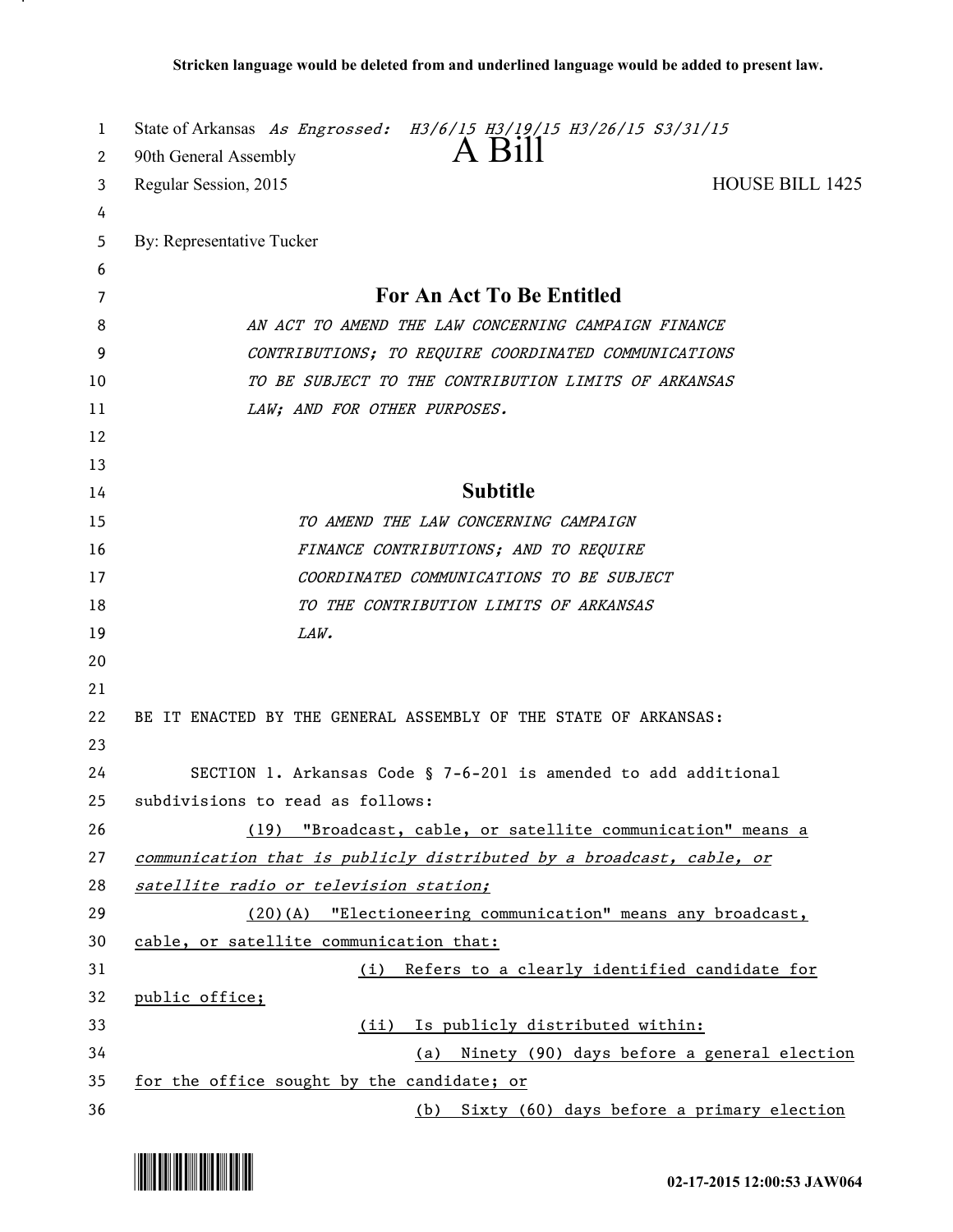| 1            | for the office sought by the candidate;                                       |
|--------------|-------------------------------------------------------------------------------|
| $\mathbf{2}$ | (iii) Is targeted to the relevant electorate for                              |
| 3            | that candidate; and                                                           |
| 4            | The only reasonable interpretation of the<br>(iv)                             |
| 5            | communication is that it is an appeal to vote for or against a specific       |
| 6            | candidate or specific set of candidates.                                      |
| 7            | (B) "Electioneering communication" does not include any                       |
| 8            | communication that:                                                           |
| 9            | Is publicly disseminated through a means of<br>(i)                            |
| 10           | communication other than a broadcast, cable, or satellite communication such  |
| 11           | as:                                                                           |
| 12           | Communications appearing in print media,<br>(a)                               |
| 13           | including a newspaper, magazine, handbill, brochure, bumper sticker, yard     |
| 14           | sign, poster, billboard, and other written materials, including mailings;     |
| 15           | Communications over the Internet,<br>(b)                                      |
| 16           | including electronic mail; or                                                 |
| 17           | Telephone communications;<br>(c)                                              |
| 18           | (ii)<br>Appears in a news story, commentary, or                               |
| 19           | editorial distributed through the facilities of any broadcast, cable, or      |
| 20           | satellite communication, unless the facilities are owned or controlled by any |
| 21           | political party, political committee, or candidate;                           |
| 22           | (iii) Constitutes an expenditure that is reported as                          |
| 23           | required under this subchapter, including without limitation expenditures     |
| 24           | reported by candidates, political action committees, and political parties;   |
| 25           | (iv) Constitutes an independent expenditure that is                           |
| 26           | reported as required under this subchapter; or                                |
| 27           | (v) Constitutes a candidate debate or forum                                   |
| 28           | conducted, or that solely promotes such a debate or forum and is made by or   |
| 29           | on behalf of the person sponsoring the debate or forum;                       |
| 30           | (21) "Refers to a clearly identified candidate" means that the                |
| 31           | candidate's name, nickname, photograph, or drawing appears, or the identity   |
| 32           | of the candidate is otherwise apparent through an unambiguous reference such  |
| 33           | as "the Governor", "your county judge", or "the incumbent", or through an     |
| 34           | unambiguous reference to his or her status as a candidate such as "the        |
| 35           | Republican nominee for Governor" or "the Democratic candidate for Secretary   |
| 36           | of State in the State of Arkansas";                                           |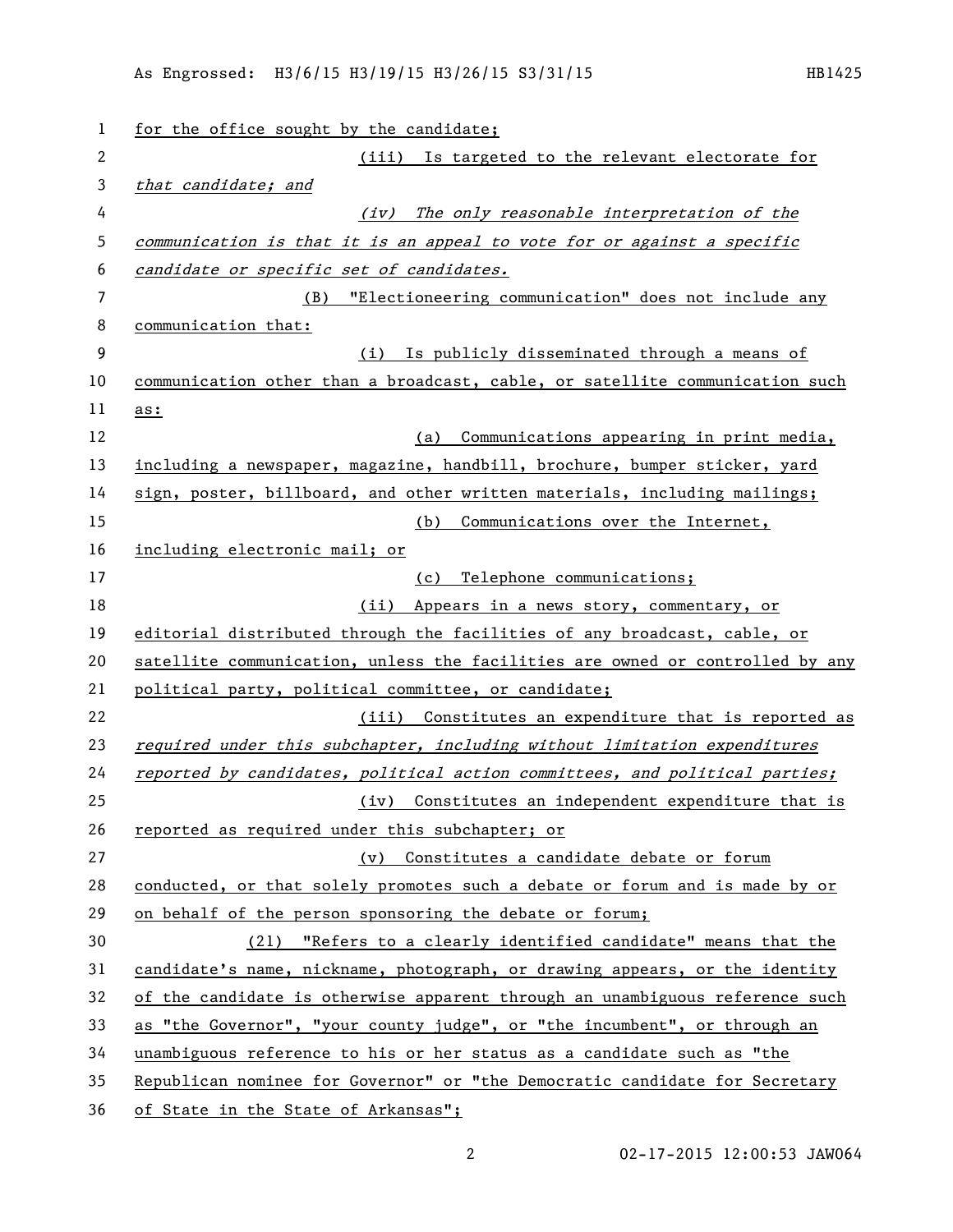| 1            | (22) "Publicly distributed" means aired, broadcast, cablecast,                |
|--------------|-------------------------------------------------------------------------------|
| $\mathbf{2}$ | or otherwise disseminated through the facilities of a broadcast, cable, or    |
| 3            | satellite radio or television station; and                                    |
| 4            | (23) "Targeted to the relevant electorate" means the                          |
| 5            | communication can be seen or heard:                                           |
| 6            | (A) By at least twenty-five thousand (25,000) viewers or                      |
| 7            | listeners in the state, in the case of a candidate for statewide office;      |
| 8            | (B) By at least ten percent (10%) of the county,                              |
| 9            | municipality, or district population, in the case of a candidate for a county |
| 10           | office, municipal office, school district board of directors, or other        |
| 11           | district office that is not the Senate or the House of Representatives; or    |
| 12           | (C) By at least two thousand five hundred (2,500) viewers                     |
| 13           | or listeners in the district, in the case of a candidate for the Senate or    |
| 14           | the House of Representatives.                                                 |
| 15           |                                                                               |
| 16           | SECTION 2. Arkansas Code Title 7, Chapter 6, Subchapter 2, is amended         |
| 17           | to add additional sections to read as follows:                                |
| 18           | 7-6-228. Coordinated communications.                                          |
| 19           | $(a)(1)$ A coordinated communication is an in-kind contribution to the        |
| 20           | candidate or political party who or to the candidate or political party whose |
| 21           | authorized committee or agent cooperated, consulted, requested, suggested, or |
| 22           | acted in concert with:                                                        |
| 23           | (A) The person making the coordinated communication or his                    |
| 24           | or her authorized agent; or                                                   |
| 25           | (B) The person making the expenditure for the coordinated                     |
| 26           | communication or his or her authorized agent.                                 |
| 27           | The in-kind contribution under subdivision $(a)(1)$ of this<br>(2)            |
| 28           | section shall be subject to the contribution limits set forth under § 7-6-    |
| 29           | 203.                                                                          |
| 30           | $(b)(1)$ As used in this section <i>coordinated communication</i> means an    |
| 31           | electioneering communication or communication funded by expenditures that     |
| 32           | contain express advocacy made:                                                |
| 33           | (A) In cooperation or consultation between:                                   |
| 34           | $(i)$ A candidate or his or her authorized committee                          |
| 35           | <u>or agent; and</u>                                                          |
| 36           | (ii) The person making the:                                                   |

02-17-2015 12:00:53 JAW064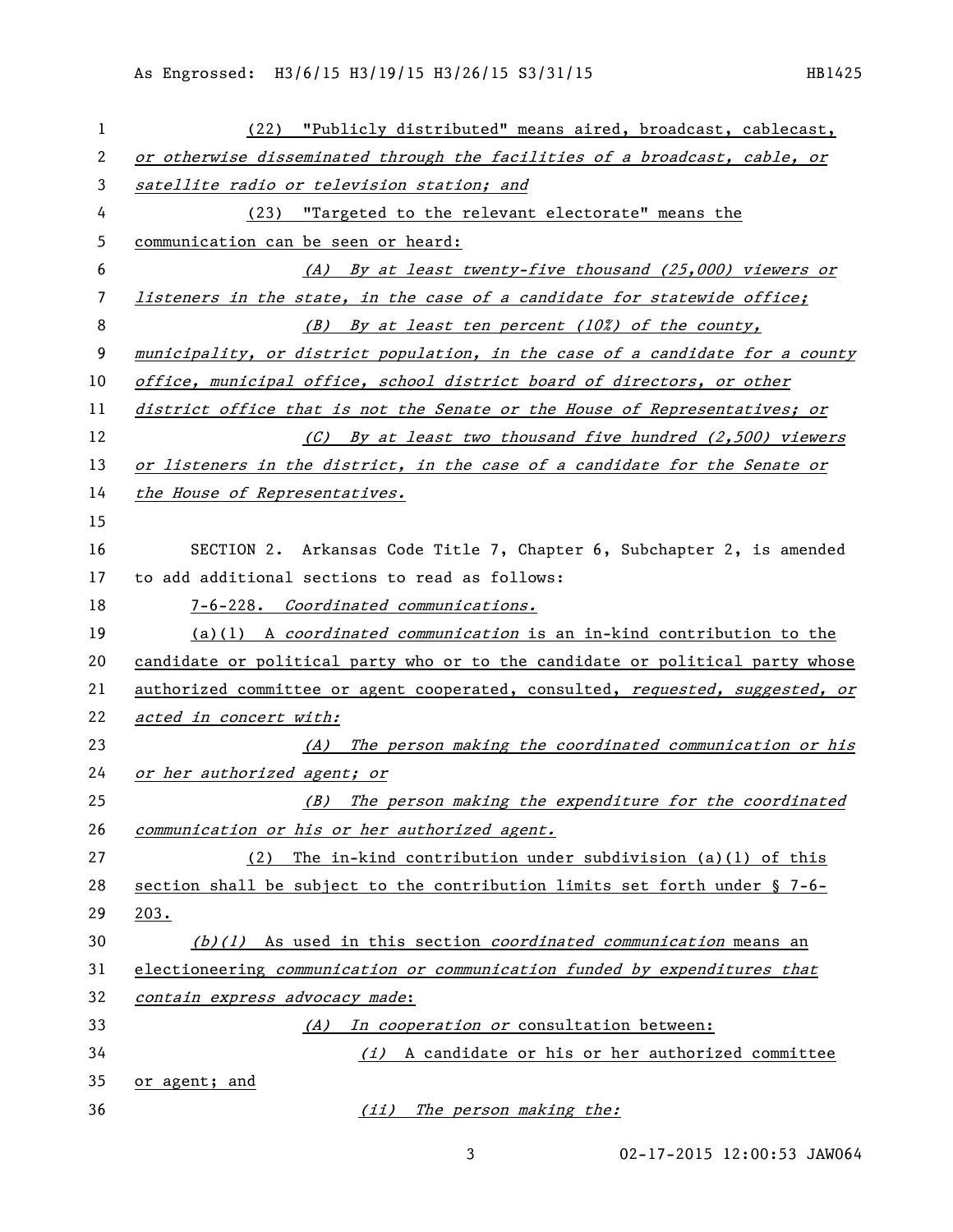| 1  | Communication or his or her authorized<br>(a)                                 |
|----|-------------------------------------------------------------------------------|
| 2  | agent; or                                                                     |
| 3  | Expenditure for the communication or his<br>(b)                               |
| 4  | or her authorized agent;                                                      |
| 5  | In cooperation or consultation between:<br>(B)                                |
| 6  | (i) A political party or its authorized agent; and                            |
| 7  | (ii)<br>The person making the:                                                |
| 8  | (a) Communication or his or her authorized                                    |
| 9  | agent; or                                                                     |
| 10 | Expenditure for the communication or his<br>(b)                               |
| 11 | or her authorized agent;                                                      |
| 12 | (C) In concert with or at the request or suggestion of a                      |
| 13 | candidate or his or her authorized committee or agent; or                     |
| 14 | (D) In concert with or at the request or suggestion of a                      |
| 15 | political party or its authorized agent.                                      |
| 16 | "Coordinated communication" does not include:<br>(2)                          |
| 17 | (A) A candidate's or a political party committee's                            |
| 18 | response to an inquiry about that candidate's or that political party         |
| 19 | committee's positions on legislative or policy issues, unless the response or |
| 20 | the inquiry concerns the plans, projects, activities, or needs of the         |
| 21 | campaign;                                                                     |
| 22 | (B)<br>Unless the public communication promotes, supports,                    |
| 23 | attacks, or opposes the endorsing candidate or another candidate who seeks    |
| 24 | election to the same office the endorsing candidate is seeking, a public      |
| 25 | communication:                                                                |
| 26 | In which a candidate endorses another candidate;<br>(i)                       |
| 27 | and                                                                           |
| 28 | That is made by the endorsing candidate;<br>(iii)                             |
| 29 | Unless the public communication promotes, supports,<br>(C)                    |
| 30 | attacks, or opposes the soliciting candidate or another candidate who seeks   |
| 31 | election to the same office the soliciting candidate is seeking, a public     |
| 32 | <i>communication:</i>                                                         |
| 33 | In which a candidate solicits funds:<br>(i)                                   |
| 34 | For another candidate;<br>(a)                                                 |
| 35 | <u>For a political committee; or</u><br>(b)                                   |
| 36 | On behalf of an organization concerning a<br>(c)                              |

02-17-2015 12:00:53 JAW064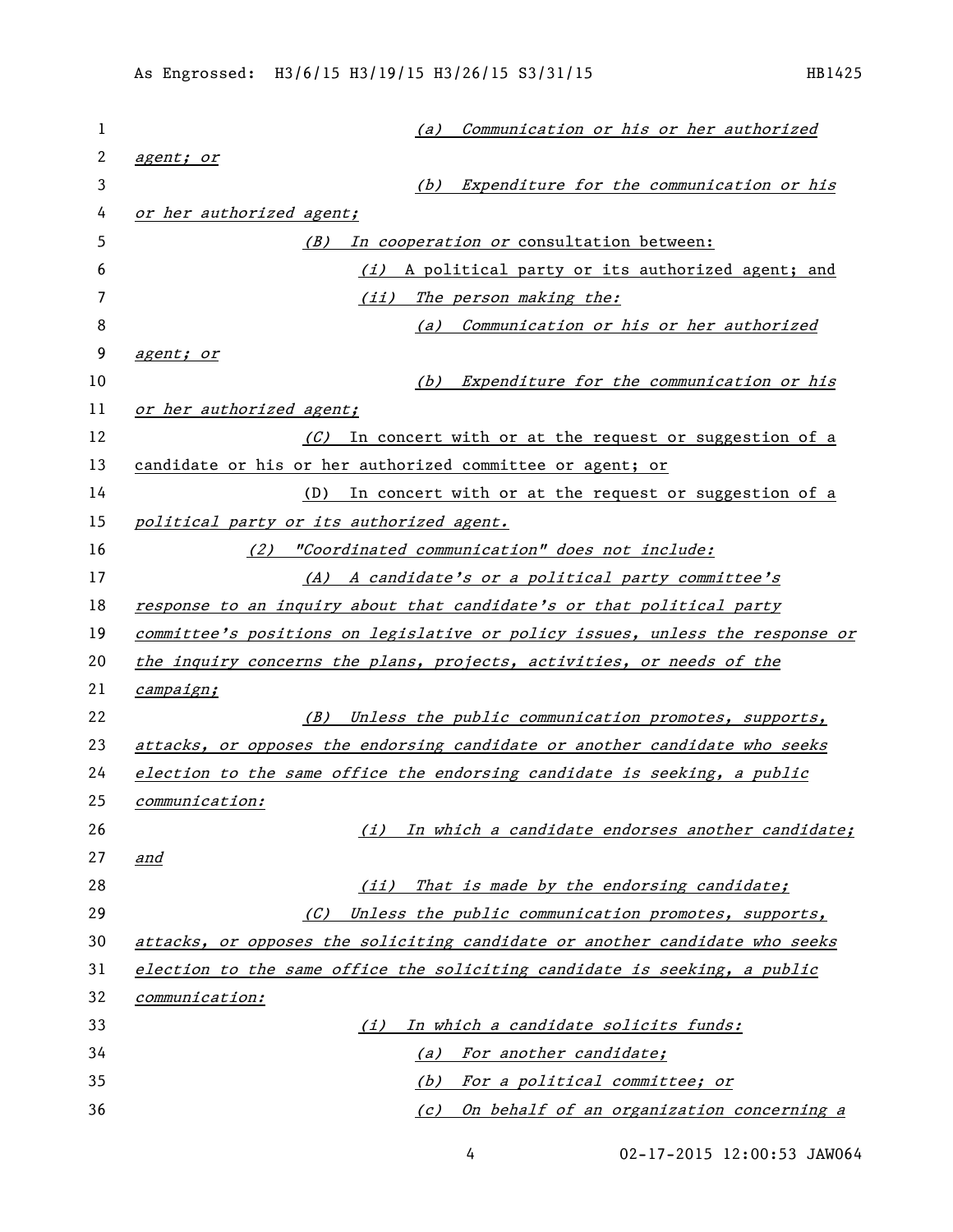| 1  | state or local election in a manner corresponding to the circumstances set    |
|----|-------------------------------------------------------------------------------|
| 2  | forth in 11 CFR § 300.65; and                                                 |
| 3  | (ii) That is made by the soliciting candidate; or                             |
| 4  | A public communication in which a candidate is clearly<br>(D)                 |
| 5  | identified only in his or her capacity as the owner or operator of a business |
| 6  | that existed prior to the candidacy if:                                       |
| 7  | (i) The medium, timing, content, and geographic                               |
| 8  | distribution of the public communication are consistent with public           |
| 9  | communications made prior to the candidacy; and                               |
| 10 | (ii) The public communication does not promote,                               |
| 11 | support, attack, or oppose the communicating candidate or another candidate   |
| 12 | who seeks election to the same office the communicating candidate is seeking. |
| 13 | (c) In making a determination as to whether a communication is a              |
| 14 | coordinated communication, the Arkansas Ethics Commission shall consider:     |
| 15 | (1) Whether the coordinated communication was paid for, in whole              |
| 16 | or in part, by someone other than the candidate or his or her agent, the      |
| 17 | candidate's authorized committee or its agent, or a political party or its    |
| 18 | agent;                                                                        |
| 19 | Whether the content of the coordinated communication:<br>(2)                  |
| 20 | Expressly advocates the election or defeat of a<br>(A)                        |
| 21 | clearly identified candidate for office;                                      |
| 22 | (B) Meets the definition of electioneering communication;                     |
| 23 | or                                                                            |
| 24 | $(C)$ Is a public communication that republishes,                             |
| 25 | disseminates, or distributes, in whole, campaign materials prepared by a      |
| 26 | candidate or a candidate's campaign committee; and                            |
| 27 | Whether the conduct of the coordinated communication meets<br>(3)             |
| 28 | one of the following standards:                                               |
| 29 | The coordinated communication was created, produced,<br>(A)                   |
| 30 | or distributed at the request or suggestion of the candidate or his or her    |
| 31 | agent, candidate's committee or its agent, or political party or its agent;   |
| 32 | (B) The coordinated communication was created, produced,                      |
| 33 | or distributed at the suggestion of the person paying for the communication,  |
| 34 | and the candidate or his or her agent, candidate's committee or its agent, or |
| 35 | political party or its agent approves the suggestion;                         |
| 36 | (C) The candidate or his or her agent, the candidate's                        |

02-17-2015 12:00:53 JAW064